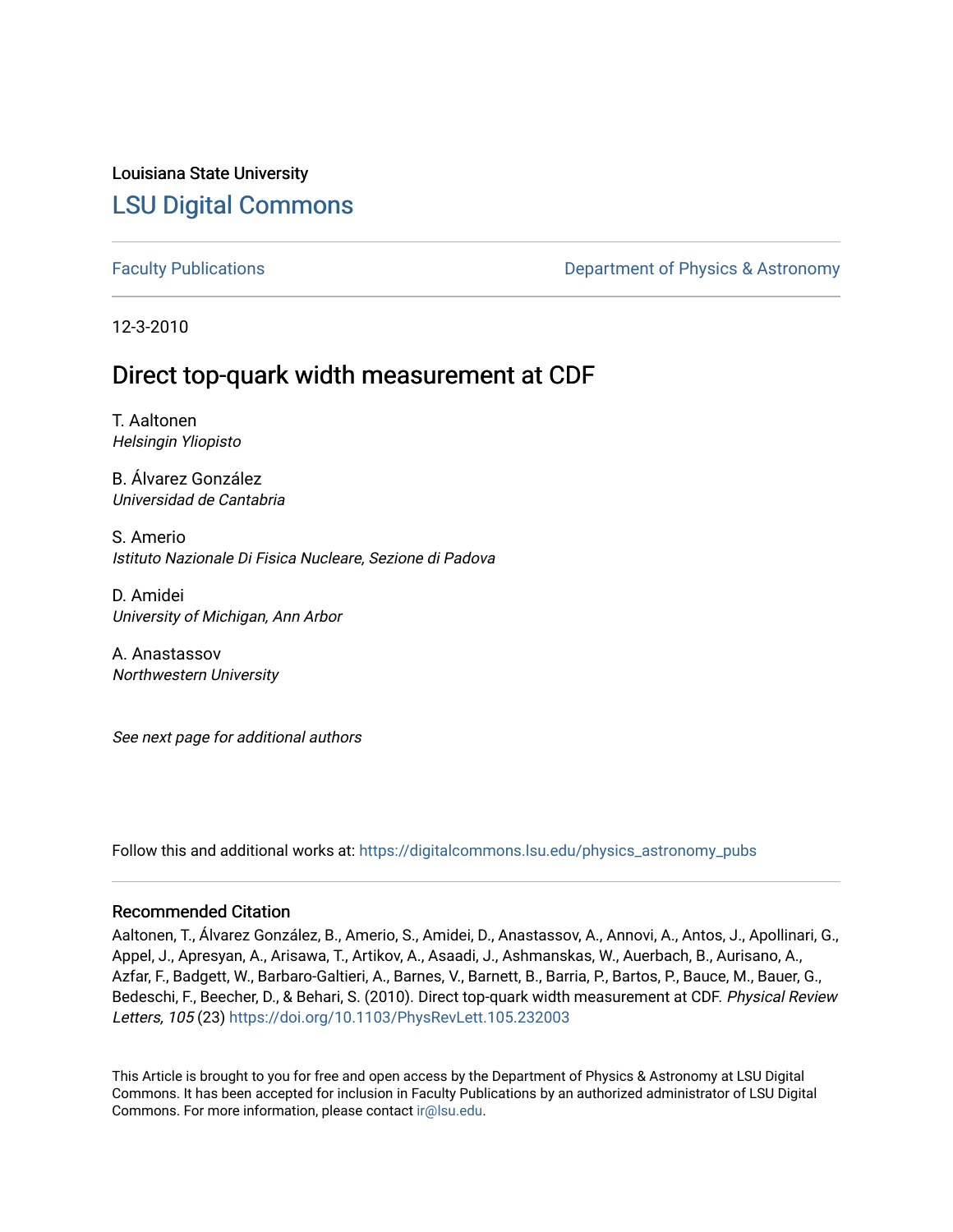#### Authors

T. Aaltonen, B. Álvarez González, S. Amerio, D. Amidei, A. Anastassov, A. Annovi, J. Antos, G. Apollinari, J. A. Appel, A. Apresyan, T. Arisawa, A. Artikov, J. Asaadi, W. Ashmanskas, B. Auerbach, A. Aurisano, F. Azfar, W. Badgett, A. Barbaro-Galtieri, V. E. Barnes, B. A. Barnett, P. Barria, P. Bartos, M. Bauce, G. Bauer, F. Bedeschi, D. Beecher, and S. Behari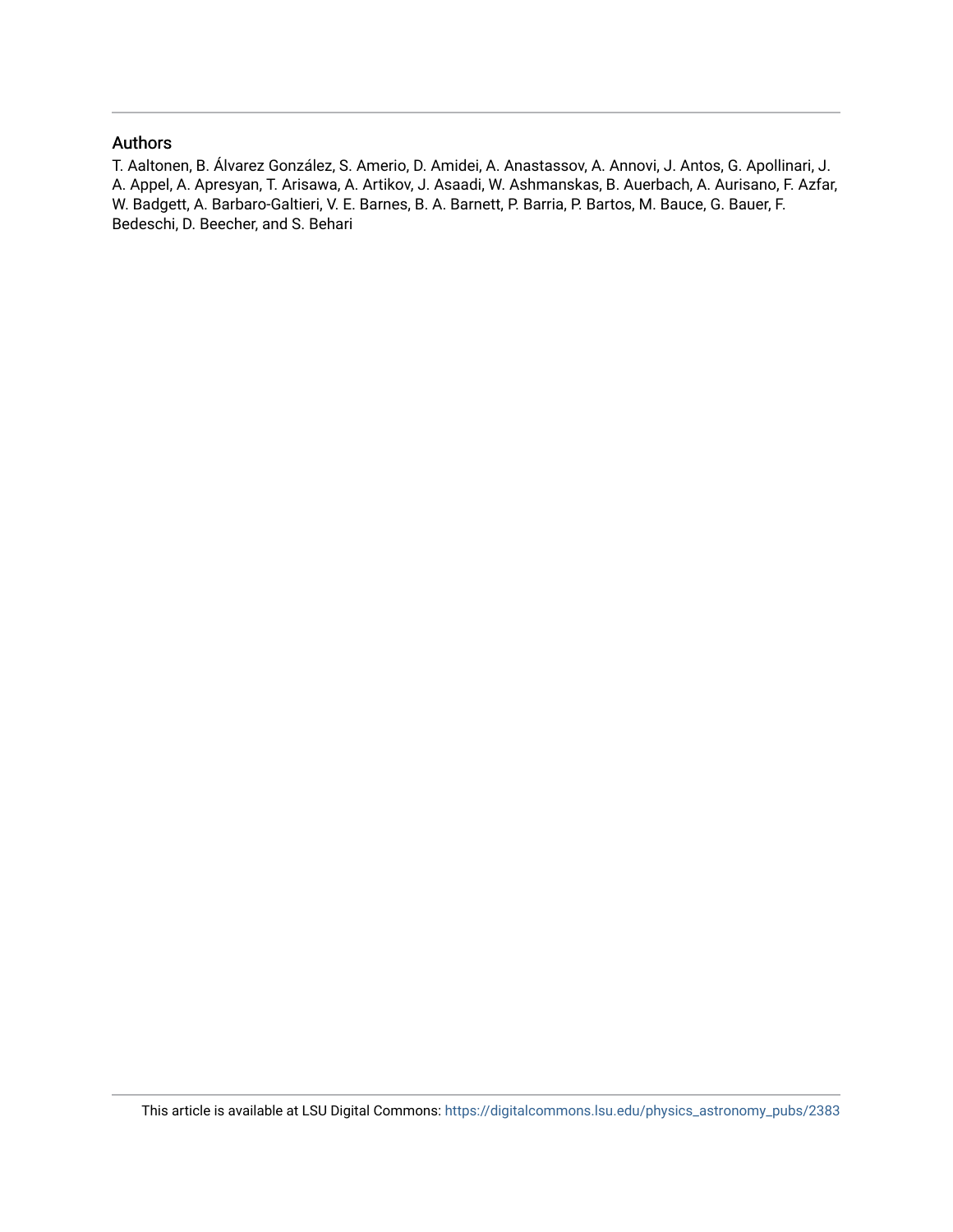

*Direct Top-Quark Width Measurement at CDF*

The MIT Faculty has made this article openly available. *[Please](https://libraries.mit.edu/forms/dspace-oa-articles.html) share* how this access benefits you. Your story matters.

| <b>Citation</b>     | Aaltonen, T. et al. "Direct Top-Quark Width Measurement at CDF."<br>Physical Review Letters 105.23 (2010) : n. pag. © 2010 The American<br><b>Physical Society</b> |  |
|---------------------|--------------------------------------------------------------------------------------------------------------------------------------------------------------------|--|
| <b>As Published</b> | http://dx.doi.org/10.1103/PhysRevLett.105.232003                                                                                                                   |  |
| <b>Publisher</b>    | <b>American Physical Society</b>                                                                                                                                   |  |
|                     |                                                                                                                                                                    |  |
| <b>Version</b>      | Final published version                                                                                                                                            |  |
| <b>Citable link</b> | http://hdl.handle.net/1721.1/62563                                                                                                                                 |  |



DSpace@MIT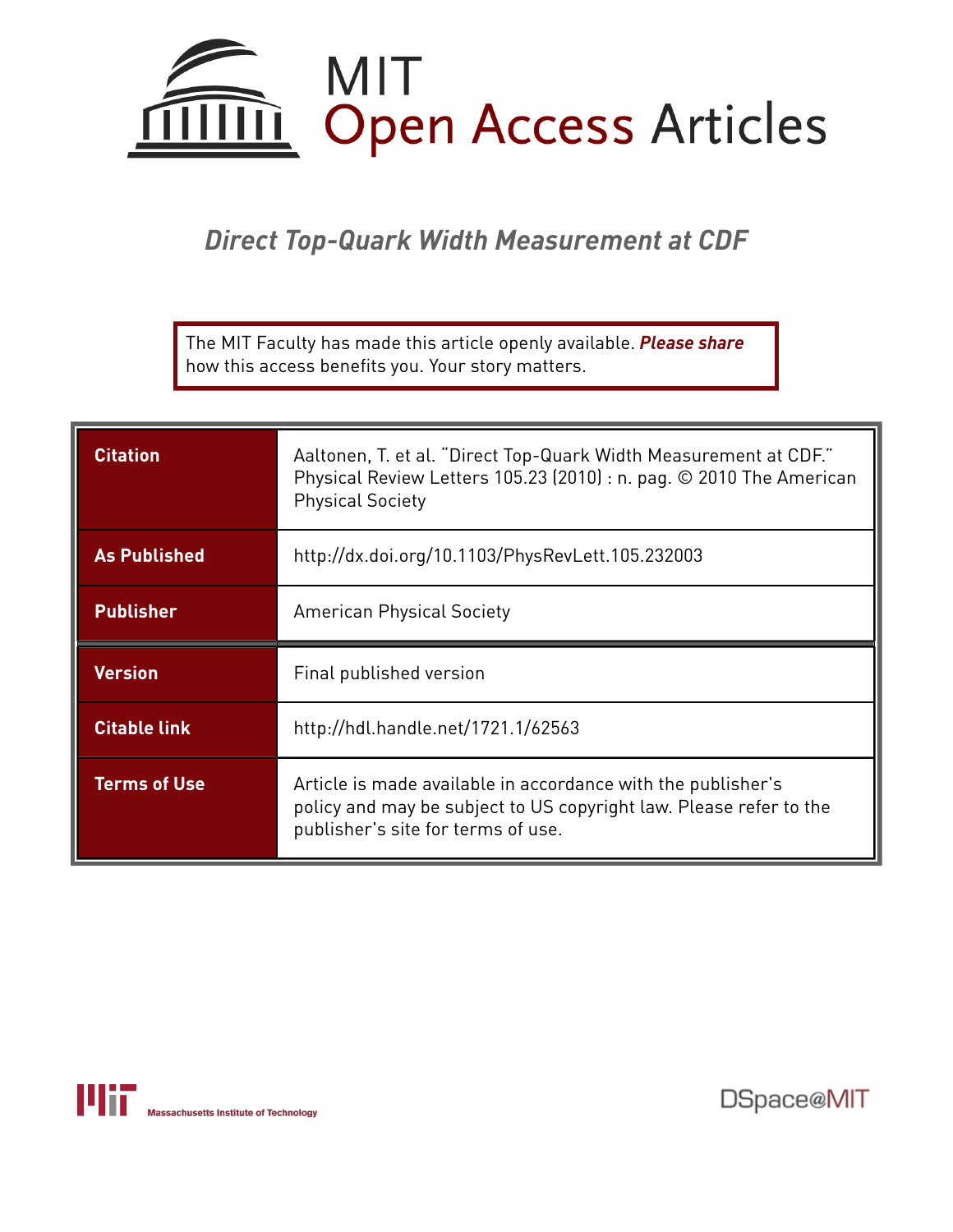### Direct Top-Quark Width Measurement at CDF

<span id="page-3-22"></span><span id="page-3-21"></span><span id="page-3-20"></span><span id="page-3-19"></span><span id="page-3-18"></span><span id="page-3-17"></span><span id="page-3-16"></span><span id="page-3-15"></span><span id="page-3-14"></span><span id="page-3-13"></span><span id="page-3-12"></span><span id="page-3-11"></span><span id="page-3-10"></span><span id="page-3-9"></span><span id="page-3-8"></span><span id="page-3-7"></span><span id="page-3-6"></span><span id="page-3-5"></span><span id="page-3-4"></span><span id="page-3-3"></span><span id="page-3-2"></span><span id="page-3-1"></span><span id="page-3-0"></span>T. Aaltonen,<sup>23</sup> B. Álvarez González,<sup>11,[w](#page-9-0)</sup> S. Amerio,<sup>43</sup> D. Amidei,<sup>34</sup> A. Anastassov,<sup>38</sup> A. Annovi,<sup>19</sup> J. Antos,<sup>14</sup> G. Apollinari,<sup>17</sup> J. A. Appel,<sup>17</sup> A. Apresyan,<sup>52</sup> T. Arisawa,<sup>63</sup> A. Artikov,<sup>15</sup> J. Asaadi,<sup>58</sup> W. Ashmanskas,<sup>17</sup> B. Auerbach,<sup>66</sup> A. Aurisano,<sup>58</sup> F. Azfar,<sup>42</sup> W. Badgett,<sup>17</sup> A. Barbaro-Galtieri,<sup>28</sup> V. E. Barnes,<sup>52</sup> B. A. Barnett,<sup>25</sup> P. Barria,<sup>49,47</sup> P. Bartos,<sup>14</sup> M. Bauce,<sup>44,43</sup> G. Bauer,<sup>32</sup> F. Bedeschi,<sup>47</sup> D. Beecher,<sup>30</sup> S. Behari,<sup>25</sup> G. Bellettini,<sup>48,47</sup> J. Bellinger,<sup>65</sup> D. Benjamin,<sup>16</sup> A. Beretvas,<sup>17</sup> A. Bhatti,<sup>54</sup> M. Binkley,<sup>17[,a](#page-8-0)</sup> D. Bisello,<sup>44,43</sup> I. Bizjak,<sup>30[,cc](#page-9-1)</sup> K. R. Bland,<sup>5</sup> C. Blocker,<sup>8</sup> B. Blumenfeld,<sup>25</sup> A. Bocci,<sup>16</sup> A. Bodek,<sup>53</sup> D. Bortoletto,<sup>52</sup> J. Boudreau,<sup>51</sup> A. Boveia,<sup>13</sup> B. Brau,<sup>17,[b](#page-8-1)</sup> L. Brigliadori,<sup>7,6</sup> A. Brisuda,<sup>14</sup> C. Bromberg,  $^{35}$  E. Brucken,  $^{23}$  M. Bucciantonio,  $^{48,47}$  J. Budagov,  $^{15}$  H. S. Budd,  $^{53}$  S. Budd,  $^{24}$  K. Burkett,  $^{17}$  G. Busetto,  $^{44,43}$ P. Bussey,<sup>21</sup> A. Buzatu,<sup>33</sup> S. Cabrera,<sup>16[,y](#page-9-2)</sup> C. Calancha,<sup>31</sup> S. Camarda,<sup>4</sup> M. Campanelli,<sup>35</sup> M. Campbell,<sup>34</sup> F. Canelli,<sup>13,17</sup> A. Canepa,<sup>46</sup> B. Car[l](#page-8-2)s,<sup>24</sup> D. Carlsmith,<sup>65</sup> R. Carosi,<sup>47</sup> S. Carrillo,<sup>18,1</sup> S. Carron,<sup>17</sup> B. Casal,<sup>11</sup> M. Casarsa,<sup>17</sup> A. Castro,<sup>7,6</sup> P. Catastini,<sup>17</sup> D. Cauz,<sup>59</sup> V. Cavaliere,<sup>49,47</sup> M. Cavalli-Sforza,<sup>4</sup> A. Cerri,<sup>28[,g](#page-8-3)</sup> L. Cerrito,<sup>30[,r](#page-9-3)</sup> Y. C. Chen,<sup>1</sup> M. Chertok,<sup>9</sup> G. Chiarelli,<sup>47</sup> G. Chlachidze,<sup>17</sup> F. Chlebana,<sup>17</sup> K. Cho,<sup>27</sup> D. Chokheli,<sup>15</sup> J. P. Chou,<sup>22</sup> W. H. Chung,<sup>65</sup> Y. S. Chung,<sup>53</sup> C. I. Ciobanu,<sup>45</sup> M. A. Ciocci,<sup>49,47</sup> A. Clark,<sup>20</sup> D. Clark,<sup>8</sup> G. Compostella,<sup>44,43</sup> M. E. Convery,<sup>17</sup> J. Conway,<sup>9</sup> M. Corbo,<sup>45</sup> M. Cordelli,<sup>19</sup> C. A. Cox,<sup>9</sup> D. J. Cox,<sup>9</sup> F. Crescioli,<sup>48,47</sup> C. Cuenca Almenar,<sup>66</sup> J. Cuevas,<sup>11[,w](#page-9-0)</sup> R. Culbertson,<sup>17</sup> D. Dagenhart,<s[u](#page-9-4)p>17</sup> N. d'Ascenzo,<sup>45,u</sup> M. Datta,<sup>17</sup> P. de Barbaro,<sup>53</sup> S. De Cecco,<sup>55</sup> G. De Lorenzo,<sup>4</sup> M. Dell'Orso,<sup>48,47</sup> C. Deluca,<sup>4</sup> L. Demortier,<sup>54</sup> J. Deng,<sup>16[,d](#page-8-4)</sup> M. Deninno,<sup>6</sup> F. Devoto,<sup>23</sup> M. d'Errico,<sup>44,43</sup> A. Di Canto,<sup>48,47</sup> B. Di Ruzza,<sup>47</sup> J. R. Dittmann,<sup>5</sup> M. D'Onofrio,<sup>29</sup> S. Donati,<sup>48,47</sup> P. Dong,<sup>17</sup> T. Dorigo,<sup>63</sup> K. Ebina,<sup>63</sup> A. Elagin,<sup>58</sup> A. Eppig,<sup>34</sup> R. Erbacher,<sup>9</sup> D. Errede,<sup>24</sup> S. Errede,<sup>24</sup> N. Ershaidat,<sup>45,[bb](#page-9-5)</sup> R. Eusebi,<sup>58</sup> H. C. Fang,<sup>28</sup> S. Farrington,<sup>42</sup> M. Feindt,<sup>26</sup> J. P. Fernandez,<sup>31</sup> C. Ferrazza,  $50,47$  R. Field,  $18$  G. Flanagan,  $52, s$  $52, s$  R. Forrest,  $9$  M. J. Frank,  $5$  M. Franklin,  $22$  J. C. Freeman,  $17$  I. Furic,  $18$ M. Gallinaro,<sup>54</sup> J. Galyardt,<sup>12</sup> J. E. Garcia,<sup>20</sup> A. F. Garfinkel,<sup>52</sup> P. Garosi,<sup>49,47</sup> H. Gerberich,<sup>24</sup> E. Gerchtein,<sup>17</sup> S. Giagu,<sup>56,55</sup> V. Giakoumopoulou,<sup>3</sup> P. Giannetti,<sup>47</sup> K. Gibson,<sup>51</sup> C. M. Ginsburg,<sup>17</sup> N. Giokaris,<sup>3</sup> P. Giromini,<sup>19</sup> M. Giunta,<sup>47</sup> G. Giurgiu,<sup>25</sup> V. Glagolev,<sup>15</sup> D. Glenzinski,<sup>17</sup> M. Gold,<sup>37</sup> D. Goldin,<sup>58</sup> N. Goldschmidt,<sup>18</sup> A. Golossanov,<sup>17</sup> G. Gomez,<sup>11</sup> G. Gomez-Ceballos,<sup>32</sup> M. Goncharov,<sup>32</sup> O. González,<sup>31</sup> I. Gorelov,<sup>37</sup> A. T. Goshaw,<sup>16</sup> K. Goulianos,<sup>54</sup> A. Gresele,<sup>43</sup> S. Grinstein,<sup>4</sup> C. Grosso-Pilcher,<sup>13</sup> R. C. Group,<sup>17</sup> J. Guimaraes da Costa,<sup>22</sup> Z. Gunay-Unalan,<sup>35</sup> C. Haber,<sup>28</sup> S. R. Hahn,<sup>17</sup> E. Halkiadakis,<sup>57</sup> A. Hamaguchi,<sup>41</sup> J. Y. Han,<sup>53</sup> F. Happacher,<sup>19</sup> K. Hara,<sup>61</sup> D. Hare,<sup>57</sup> M. Hare,<sup>62</sup> R. F. Harr,<sup>64</sup> K. Hatakeyama,<sup>5</sup> C. Hays,<sup>42</sup> M. Heck,<sup>26</sup> J. Heinrich,<sup>46</sup> M. Herndon,<sup>65</sup> S. Hewamanage,<sup>5</sup> D. Hidas,<sup>57</sup> A. Hocker,<sup>17</sup> W. Hopkins,<sup>17[,h](#page-8-5)</sup> D. Horn,<sup>26</sup> S. Hou,<sup>1</sup> R. E. Hughes,<sup>39</sup> M. Hurwitz,<sup>13</sup> U. Husemann,<sup>66</sup> N. Hussain,<sup>33</sup> M. Hussein,<sup>35</sup> J. Huston,<su[p](#page-9-7)>35</sup> G. Introzzi,<sup>47</sup> M. Iori,<sup>56,55</sup> A. Ivanov,<sup>9,p</sup> E. James,<sup>17</sup> D. Jang,<sup>12</sup> B. Jayatilaka,<sup>16</sup> E. J. Jeon,<sup>27</sup> M. K. Jha,<sup>6</sup> S. Jindariani,<sup>17</sup> W. J[o](#page-8-6)hnson,<sup>9</sup> M. Jones,<sup>52</sup> K. K. Joo,<sup>27</sup> S. Y. Jun,<sup>12</sup> T. R. Junk,<sup>17</sup> T. Kamon,<sup>58</sup> P. E. Karchin,<sup>64</sup> Y. Kato,<sup>41,o</sup> W. Ketchum,<sup>13</sup> J. Keung,<sup>46</sup> V. Khotilovich,<sup>58</sup> B. Kilminster,<sup>17</sup> D. H. Kim,<sup>27</sup> H. S. Kim,<sup>27</sup> H. W. Kim,<sup>27</sup> J. E. Kim,<sup>27</sup> M. J. Kim, <sup>19</sup> S. B. Kim, <sup>27</sup> S. H. Kim, <sup>61</sup> Y. K. Kim, <sup>13</sup> N. Kimura, <sup>63</sup> S. Klimenko, <sup>18</sup> K. Kondo, <sup>63</sup> D. J. Kong, <sup>27</sup> J. Konigsberg,<sup>18</sup> A. Korytov,<sup>18</sup> A. V. Kotwal,<sup>16</sup> M. Kreps,<sup>26</sup> J. Kroll,<sup>46</sup> D. Krop,<sup>13</sup> N. Krumnack,<sup>5[,m](#page-8-7)</sup> M. Kruse,<sup>16</sup> V. Krutelyov,<sup>58[,e](#page-8-8)</sup> T. Kuhr,<sup>26</sup> M. Kurata,<sup>61</sup> S. Kwang,<sup>13</sup> A. T. Laasanen,<sup>52</sup> S. Lami,<sup>47</sup> S. Lammel,<sup>17</sup> M. Lancaster,<sup>30</sup> R. L. Lander, <sup>9</sup> K. Lannon, <sup>39, [v](#page-9-8)</sup> A. Lath, <sup>57</sup> G. Latino, <sup>49,47</sup> I. Lazzizzera, <sup>43</sup> T. LeCompte, <sup>2</sup> E. Lee, <sup>58</sup> H. S. Lee, <sup>13</sup> J. S. Lee, <sup>27</sup> S. W. Lee,<sup>58[,x](#page-9-9)</sup> S. Leo,<sup>48,47</sup> S. Leone,<sup>47</sup> J. D. Lewis,<sup>17</sup> C.-J. Lin,<sup>28</sup> J. Linacre,<sup>42</sup> M. Lindgren,<sup>17</sup> E. Lipeles,<sup>46</sup> A. Lister,<sup>20</sup> D. O. Litvintsev, <sup>17</sup> C. Liu, <sup>51</sup> Q. Liu, <sup>52</sup> T. Liu, <sup>17</sup> S. Lockwitz, <sup>66</sup> N. S. Lockyer, <sup>46</sup> A. Loginov, <sup>66</sup> D. Lucchesi, <sup>44,43</sup> J. Lueck, <sup>26</sup> P. Lujan,<sup>28</sup> P. Lukens,<sup>17</sup> G. Lungu,<sup>54</sup> J. Lys,<sup>28</sup> R. Lysak,<sup>14</sup> R. Madrak,<sup>17</sup> K. Maeshima,<sup>17</sup> K. Makhoul,<sup>32</sup> P. Maksimovic,<sup>25</sup> S. Malik,<sup>54</sup> G. Manca,<sup>29[,c](#page-8-9)</sup> A. Manousakis-Katsikakis,<sup>3</sup> F. Margaroli,<sup>52</sup> C. Marino,<sup>26</sup> M. Martínez,<sup>4</sup> R. Martínez-Ballarín,<sup>31</sup> P. Mastrandrea,<sup>55</sup> M. Mathis,<sup>25</sup> M. E. Mattson,<sup>64</sup> P. Mazzanti,<sup>6</sup> K. S. McFarland,<sup>53</sup> P. McIntyre,<sup>58</sup> R. McNulty,<sup>29,[j](#page-8-10)</sup> A. Mehta,<sup>29</sup> P. Mehtala,<sup>23</sup> A. Menzione,<sup>47</sup> C. Mesropian,<sup>54</sup> T. Miao,<sup>17</sup> D. Mietlicki,<sup>34</sup> A. Mitra,<sup>1</sup> H. Miyake,<sup>61</sup> S. Moed,<sup>22</sup> N. Moggi,<sup>6</sup> M. N. Mondragon,<sup>17,1</sup> C. S. Moon,<sup>27</sup> R. Moore,<sup>17</sup> M. J. More[l](#page-8-2)lo,<sup>17</sup> J. Morlock,<sup>26</sup> P. Movilla Fernandez,<sup>17</sup> A. Mukherjee,<sup>17</sup> Th. Muller,<sup>26</sup> P. Murat,<sup>17</sup> M. Mussi[n](#page-8-11)i,<sup>7,6</sup> J. Nachtman,<sup>17,n</sup> Y. Nagai,<sup>61</sup> J. Naganoma,<sup>63</sup> I. Nakano,<sup>40</sup> A. Napier,<sup>62</sup> J. Nett,<sup>65</sup> C. Neu,<sup>46[,aa](#page-9-10)</sup> M. S. Neubauer,<sup>24</sup> J. Nielsen,<sup>28[,f](#page-8-12)</sup> L. Nodulman,<sup>2</sup> O. Norniella,<sup>24</sup> E. Nurse,<sup>30</sup> L. Oakes,<sup>42</sup> S. H. Oh,<sup>16</sup> Y. D. Oh,<sup>27</sup> I. Oksuzian,<sup>18</sup> T. Okusawa,<sup>41</sup> R. Orava,<sup>23</sup> L. Ortolan,<sup>4</sup> S. Pagan Griso,<sup>44,43</sup> C. Pagliarone,<sup>59</sup> E. Palencia, <sup>11[,g](#page-8-3)</sup> V. Papadimitriou, <sup>17</sup> A. A. Paramonov, <sup>2</sup> J. Patrick, <sup>17</sup> G. Pauletta, <sup>60,59</sup> M. Paulini, <sup>12</sup> C. Paus, <sup>32</sup> D. E. Pellett, <sup>9</sup> A. Penzo,<sup>59</sup> T. J. Phillips,<sup>16</sup> G. Piacentino,<sup>47</sup> E. Pianori,<sup>46</sup> J. Pilot,<sup>39</sup> K. Pitts,<sup>24</sup> C. Plager,<sup>10</sup> L. Pondrom,<sup>65</sup> K. Potamianos,<sup>52</sup> O. Poukhov, <sup>15,[a](#page-8-0)</sup> F. Prokoshin, <sup>15,[z](#page-9-11)</sup> A. Pronko, <sup>17</sup> F. Ptohos, <sup>19,[i](#page-8-13)</sup> E. Pueschel, <sup>12</sup> G. Punzi, <sup>48,47</sup> J. Pursley, <sup>65</sup> A. Rahaman, <sup>51</sup> V. Ramakrishnan,<sup>65</sup> N. Ranjan,<sup>52</sup> I. Redondo,<sup>31</sup> P. Renton,<sup>42</sup> M. Rescigno,<sup>55</sup> F. Rimondi,<sup>7,6</sup> L. Ristori,<sup>47,17</sup> A. Robson,<sup>21</sup> T. Rodrigo,<sup>11</sup> T. Rodriguez,<sup>46</sup> E. Rogers,<sup>24</sup> S. Rolli,<sup>62</sup> R. Roser,<sup>17</sup> M. Rossi,<sup>59</sup> F. Ruffini,<sup>49,47</sup> A. Ruiz,<sup>11</sup> J. Russ,<sup>12</sup>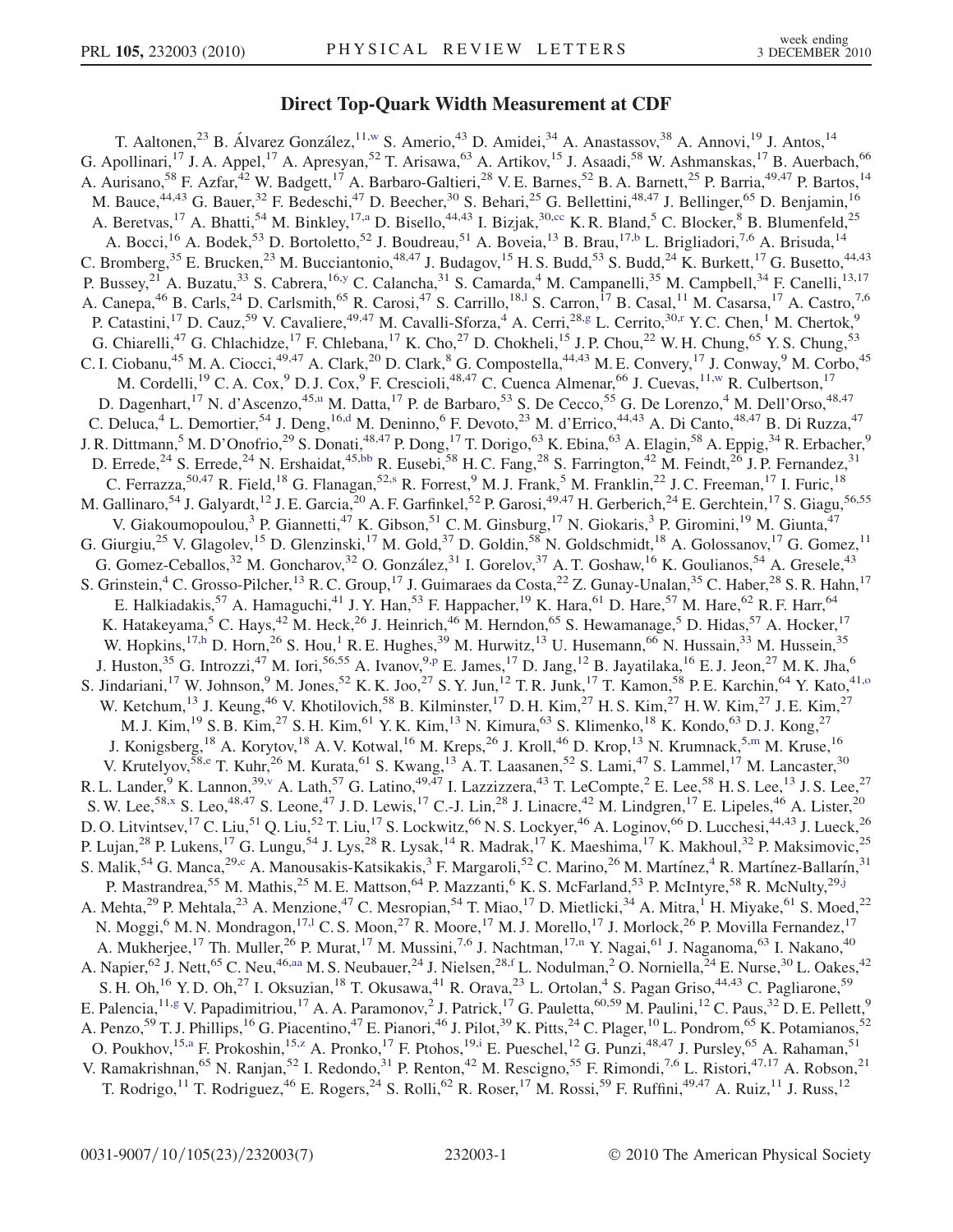<span id="page-4-2"></span>V. R[u](#page-9-4)su,<sup>17</sup> A. Safonov,<sup>58</sup> W. K. Sakumoto,<sup>53</sup> L. Santi,<sup>60,59</sup> L. Sartori,<sup>47</sup> K. Sato,<sup>61</sup> V. Saveliev,<sup>45,u</sup> A. Savoy-Navarro,<sup>45</sup> P. Schl[a](#page-8-0)bach,<sup>17</sup> A. Schmidt,<sup>26</sup> E. E. Schmidt,<sup>17</sup> M. P. Schmidt,<sup>66,a</sup> M. Schmitt,<sup>38</sup> T. Schwarz,<sup>9</sup> L. Scodellaro,<sup>11</sup> A. Scribano,<sup>49,47</sup> F. Scuri,<sup>47</sup> A. Sedov,<sup>52</sup> S. Seidel,<sup>37</sup> Y. Seiya,<sup>41</sup> A. Semenov,<sup>15</sup> F. Sforza,<sup>48,47</sup> A. Sfyrla,<sup>24</sup> S. Z. Shalhout,<sup>9</sup> T. Shears,<sup>29</sup> P. F. Shepard,<sup>51</sup> M. Shimojima,<sup>61,[t](#page-9-12)</sup> S. Shiraishi,<sup>13</sup> M. Shochet,<sup>13</sup> I. Shreyber,<sup>36</sup> A. Simonenko,<sup>15</sup> P. Sinervo,<sup>33</sup> A. Siss[a](#page-8-0)kian,<sup>15,a</sup> K. Sliwa,<sup>62</sup> J. R. Smith,<sup>9</sup> F. D. Snider,<sup>17</sup> A. Soha,<sup>17</sup> S. Somalwar,<sup>57</sup> V. Sorin,<sup>4</sup> P. Squillacioti,<sup>17</sup> M. Stanitzki,<sup>66</sup> R. St. Denis,<sup>21</sup> B. Stelzer,<sup>33</sup> O. Stelzer-Chilton,<sup>33</sup> D. Stentz,<sup>38</sup> J. Strologas,<sup>37</sup> G. L. Strycker,<sup>34</sup> Y. Sudo,<sup>61</sup> A. Suk[h](#page-8-5)anov,<sup>18</sup> I. Suslov,<sup>15</sup> K. Takemasa,<sup>61</sup> Y. Takeuchi,<sup>61</sup> J. Tang,<sup>13</sup> M. Tecchio,<sup>34</sup> P. K. Teng,<sup>1</sup> J. Thom,<sup>17,h</sup> J. Thome,<sup>12</sup> G. A. Thompson,<sup>24</sup> E. Thomson,<sup>46</sup> P. Ttito-Guzmán,<sup>31</sup> S. Tkaczyk,<sup>17</sup> D. Toback,<sup>58</sup> S. Tokar,<sup>14</sup> K. Tollefson,<sup>35</sup> T. Tomura,<sup>61</sup> D. Tonelli,<sup>17</sup> S. Torre,<sup>19</sup> D. Torretta,<sup>17</sup> P. Totaro,<sup>60,59</sup> M. Trovato,<sup>50,47</sup> Y. Tu,<sup>46</sup> N. Turini,<sup>49,47</sup> F. Ukegawa,<sup>61</sup> S. Uozumi,<sup>27</sup> A. Varganov,<sup>34</sup> E. Vataga,<sup>50,47</sup> F. Vázquez,<sup>18,1</sup> G. Ve[l](#page-8-2)ev,<sup>17</sup> C. Vellidis,<sup>3</sup> M. Vidal,<sup>31</sup> I. Vila,<sup>11</sup> R. Vilar,<sup>11</sup> M. Vogel,<sup>37</sup> G. Volpi,  $48,47$  P. Wagner,  $46$  R. L. Wagner,  $^{17}$  T. Wakisaka,  $^{41}$  R. Wallny,  $^{10}$  S. M. Wang,  $^{1}$  A. Warburton,  $^{33}$  D. Waters,  $^{30}$ M. Weinberger,<sup>58</sup> W. C. Wester III,<sup>17</sup> B. Whitehouse,<sup>62</sup> D. Whiteson,<sup>46,[d](#page-8-4)</sup> A. B. Wicklund,<sup>2</sup> E. Wicklund,<sup>17</sup> S. Wilbur,<sup>13</sup> F. Wick,<sup>26</sup> H. H. Williams,<sup>46</sup> J. S. Wilson,<sup>39</sup> P. Wilson,<sup>17</sup> B. L. Winer,<sup>39</sup> P. Wittic[h](#page-8-5),<sup>17,h</sup> S. Wolbers,<sup>17</sup> H. Wolfe,<sup>39</sup> T. Wright,<sup>34</sup> X. Wu,<sup>20</sup> Z. Wu,<sup>5</sup> K. Yamamoto,<sup>41</sup> J. Yamaoka,<sup>16</sup> T. Yang,<sup>17</sup> U.K. Yang,<sup>13[,q](#page-9-13)</sup> Y.C. Yang,<sup>27</sup> W.-M. Yao,<sup>28</sup> G. P. Yeh,<sup>17</sup> K. Yi,<sup>17[,n](#page-8-11)</sup> J. Yoh,<sup>17</sup> K. Yorita,<sup>63</sup> T. Yoshida,<sup>41[,k](#page-8-14)</sup> G. B. Yu,<sup>16</sup> I. Yu,<sup>27</sup> S. S. Yu,<sup>17</sup> J. C. Yun,<sup>17</sup> A. Zanetti,<sup>59</sup> Y. Zeng,  $^{16}$  and S. Zucchelli<sup>7,6</sup>

(CDF Collaboration)

<sup>1</sup>Institute of Physics, Academia Sinica, Taipei, Taiwan 11529, Republic of China<br><sup>2</sup><sup>4</sup> Engange National Laboratory, Argonne, Illinois 60430, USA

 $A$ rgonne National Laboratory, Argonne, Illinois 60439, USA<br> $3$ University of Athens, 157 71 Athens, Greece

<span id="page-4-1"></span><span id="page-4-0"></span><sup>5</sup> University of Athens, 157 71 Athens, Greece  $\frac{3}{4}$  University of Athens, 157 71 Athens, Greece

Institut de Fisica d'Altes Energies, Universitat Autonoma de Barcelona, E-08193, Bellaterra (Barcelona), Spain <sup>5</sup>

Baylor University, Waco, Texas 76798, USA<sup>6</sup><br><sup>6</sup>Istitute Nazionale di Fisica Nucleare Bologna, L40127 E

Istituto Nazionale di Fisica Nucleare Bologna, I-40127 Bologna, Italy<br><sup>7</sup>University of Bologna, L40127 Bologna, Italy

 $^{7}$ University of Bologna, I-40127 Bologna, Italy

 ${}^{8}$ Brandeis University, Waltham, Massachusetts 02254, USA<br><sup>9</sup>University of California, Davis, Davis, California 95616, USA

<sup>10</sup>University of California, Davis, Davis, California 95616, USA<br><sup>10</sup>University of California, Los Angeles, Los Angeles, California 90024, USA<br><sup>11</sup>Instituto de Fisica de Cantabria, CSIC-University of Cantabria, 39005 San

FIN-00014, Helsinki, Finland<br><sup>24</sup>University of Illinois, Urbana, Illinois 61801, USA<br><sup>25</sup>Institut für Experimentelle Kernphysik, Karlsruhe Institute of Technology, D-76131 Karlsruhe, Germany<br><sup>27</sup>Center for High Energy Phys

Korea; Sungkyunkwan University, Suwon 440-746, Korea; Korea Institute of Science and Technology Information, Daejeon 305-806,

Korea; Chonnam National University, Gwangju 500-757, Korea; Chonbuk National University, Jeonju 561-756, Korea<br><sup>28</sup>Ernest Orlando Lawrence Berkeley National Laboratory, Berkeley, California 94720, USA<br><sup>29</sup>University of Liv

Burnaby, British Columbia, Canada V5A 1S6; University of Toronto, Toronto, Ontario, Canada M5S 1A7;

and TRIUMF, Vancouver, British Columbia, Canada V6T 2A3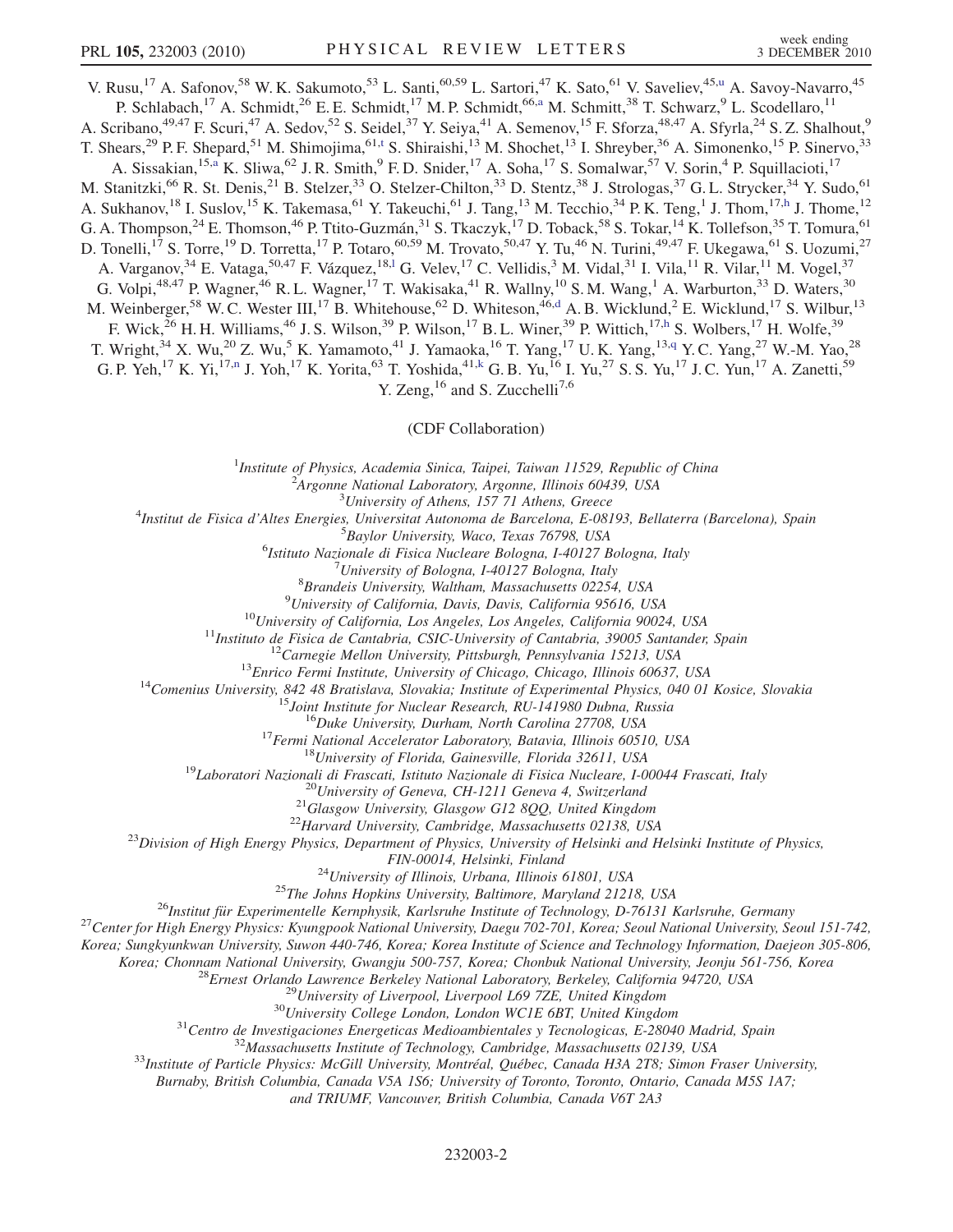<sup>34</sup>University of Michigan, Ann Arbor, Michigan 48109, USA<br><sup>35</sup>Michigan State University, East Lansing, Michigan 48824, USA<br><sup>36</sup>Institution for Theoretical and Experimental Physics, ITEP, Moscow 117259, Russia<br><sup>37</sup>Univers <sup>42</sup>University of Oxford, Oxford OX1 3RH, United Kingdom<br><sup>43</sup>Istituto Nazionale di Fisica Nucleare, Sezione di Padova-Trento, I-35131 Padova, Italy<br><sup>44</sup>University of Padova, I-35131 Padova, Italy<br><sup>45</sup>LPNHE, Universite Pie <sup>48</sup>University of Pisa, I-56127 Pisa, Italy<br><sup>49</sup>University of Siena, I-56127 Pisa, Italy<br><sup>50</sup>Scuola Normale Superiore, I-56127 Pisa, Italy<br><sup>51</sup>University of Pittsburgh, Pittsburgh, Pennsylvania 15260, USA<br><sup>52</sup>Purdue Unive <sup>52</sup>Purdue University, West Lafayette, Indiana 47907, USA<br>
<sup>53</sup>Urniversity of Rochester, Rochester, New York 14627, USA<br>
<sup>53</sup>Urniversity of Rochester, Rochester, New York 10065, USA<br>
<sup>54</sup>The Rockefeller University, New Yo  $^{65}$ University of Wisconsin, Madison, Wisconsin 53706, USA<br> $^{66}$ Yale University, New Haven, Connecticut 06520, USA (Received 24 August 2010; published 3 December 2010)

We present a measurement of the top-quark width in the lepton + jets decay channel of  $t\bar{t}$  events produced in  $p\bar{p}$  collisions at Fermilab's Tevatron collider and collected by the CDF II detector. From a data sample corresponding to 4.3  $\text{fb}^{-1}$  of integrated luminosity, we identify 756 candidate events. The top-quark mass and the mass of the hadronically decaying W boson that comes from the top-quark decay are reconstructed for each event and compared with templates of different top-quark widths  $(\Gamma_t)$  and<br>deviations from nominal ist energy scale  $(\Lambda_t)$  to perform a simultaneous fit for both parameters, where deviations from nominal jet energy scale  $(\Delta_{JES})$  to perform a simultaneous fit for both parameters, where  $\Delta_{\text{JES}}$  is used for the *in situ* calibration of the jet energy scale. By applying a Feldman-Cousins approach, we establish an upper limit at 95% confidence level (CL) of  $\Gamma_t$  < 7.6 GeV and a two-sided 68% CL<br>interval of 0.3 GeV <  $\Gamma$  < 4.4 GeV for a top quark mass of 172.5 GeV/ $c^2$  which are consistent with the interval of 0.3 GeV  $\langle \Gamma_t \rangle$  4.4 GeV for a top-quark mass of 172.5 GeV/ $c^2$ , which are consistent with the standard model prediction standard model prediction.

DOI: [10.1103/PhysRevLett.105.232003](http://dx.doi.org/10.1103/PhysRevLett.105.232003) PACS numbers: 14.65.Ha, 12.15.Ff, 13.85.Qk

The top quark is the heaviest known elementary particle, whose large mass results in the largest decay width and hence the shortest lifetime of the quarks in the standard model (SM). A precise measurement of the top-quark width  $\Gamma_t$  is a good test of the standard model, whose<br>prediction at the Born level [1] is affected by the quantum prediction at the Born level [[1\]](#page-9-14) is affected by the quantum chromodynamics (QCD) radiative corrections of order 10% [[2](#page-9-15)], as well as by electroweak corrections [\[3](#page-9-16),[4](#page-9-17)], which are of order 1.5%. The dominant decay mode of the top quark in the SM produces a W boson and a bottom quark (b). At leading order the total top-quark width is given by

-2 Cabibbo-Kobayashi-Maskawa matrix element, Fermi cou- $V_t^0 = |V_{tb}|^2 G_F m_t^3 / (8\pi\sqrt{2})$ , where  $V_{tb}$ ,  $G_F$ , and  $m_t$  are the abibbo-Kobayashi-Maskawa matrix element Fermi coupling constant and the top-quark mass, respectively. If we take  $|V_{th}|$  to be unity, the next-to-leading order calculation [\[1,](#page-9-14)[2](#page-9-15)] with QCD and electroweak corrections predicts  $\Gamma_t$  of 1.3 GeV at a top-quark mass of 172.5 GeV/ $c^2$  [5] and this 1.3 GeV at a top-quark mass of 172.5 GeV/ $c^2$  [[5\]](#page-9-18) and this corresponds to a lifetime of  $5 \times 10^{-25}$  s.<br>A deviation from the SM could indic

A deviation from the SM could indicate a significant contribution of non-SM particles. Novel top-quark decay modes motivated by the large top-quark mass include decay to a charged Higgs  $t \rightarrow b + H^+$  [\[6](#page-9-19)–[9\]](#page-9-20), decay to its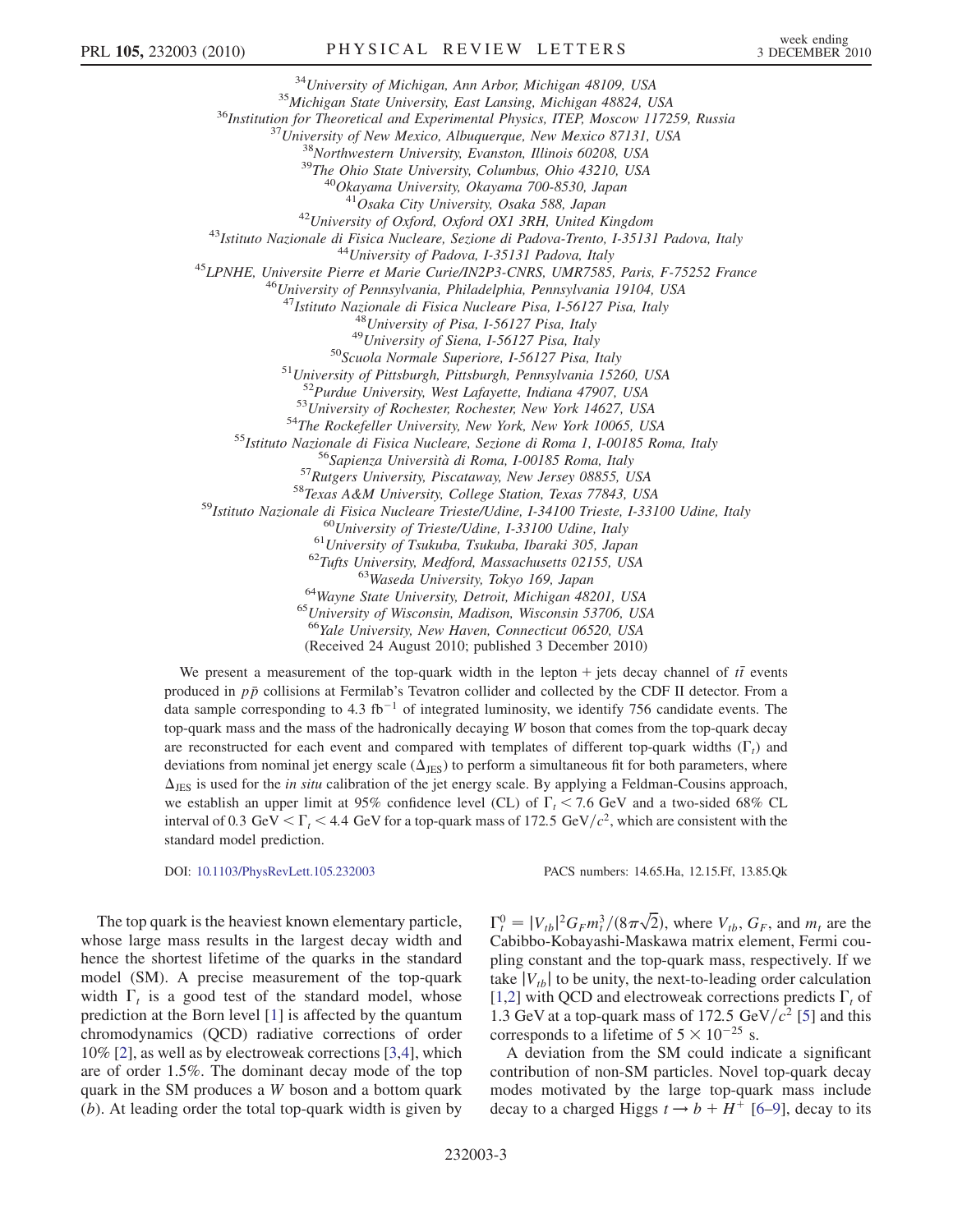supersymmetric scalar partner stop plus neutralinos [\[10](#page-9-21)[,11\]](#page-9-22), and flavor-changing neutral current (FCNC) top-quark decays [\[12\]](#page-9-23). Therefore, the direct measurement of  $\Gamma_t$ <br>is a general way to constrain such processes. The first is a general way to constrain such processes. The first direct measurement of  $\Gamma_t$  was carried out with an inte-<br>grated luminosity of 1 fb<sup>-1</sup> of CDE data in the lepton + grated luminosity of 1 fb<sup>-1</sup> of CDF data in the lepton + jets channel [\[13\]](#page-9-24) and set an upper limit on  $\Gamma_t < 13.1 \text{ GeV}$ <br>at 95% confidence level (CI), while the result of a recent at 95% confidence level (CL), while the result of a recent analysis from the D0 experiment at the Tevatron quotes an indirect top-quark width measurement of  $\Gamma_t = 1.99^{+0.69}$  GeV [141] In this report of the second direct  $1.99^{+0.69}_{-0.55}$  GeV [\[14\]](#page-9-25). In this report of the second direct measurement of  $\Gamma_t$ , we increase the CDF data set to  $4.3 \text{ fb}^{-1}$  in the lepton + jets channel apply a kernel den-4.3 fb<sup>-1</sup> in the lepton + jets channel, apply a kernel density estimation (KDE) technique [\[15](#page-9-26)[,16\]](#page-9-27) to make templates, determine the jet energy scale (JES) calibration in situ, and use new methods for setting and incorporating systematic effects. We set a two-sided bound on the topquark width at 68% CL for the first time.

CDF II [\[17\]](#page-9-28) is a general-purpose detector located at one of the two collision points along the ring of the Tevatron accelerator. A silicon microstrip tracker and a cylindrical drift chamber in a 1.4 T magnetic field serve as a charged particle tracking system. Electromagnetic and hadronic calorimeters are used to measure the energies of electrons and jets. Outside the calorimeters lie drift chambers which can detect muons. We employ a cylindrical coordinate system for the detector where  $\theta$  and  $\phi$  are the polar and azimuthal angles, respectively, with respect to the proton beam, and pseudorapidity  $\eta \equiv -\ln \frac{(\theta/2)}{\pi}$ . Transverse<br>energy and momentum are defined as  $F_{\pi} = F \sin \theta$  and energy and momentum are defined as  $E_T = E \sin\theta$  and<br>  $p_x = p \sin\theta$  respectively where E and p are energy and  $p_T = p \sin\theta$ , respectively, where E and p are energy and momentum momentum.

Top quarks decay almost exclusively to a W boson and a b quark through the weak interaction in the SM. We identify  $t\bar{t}$  events in the lepton  $+$  jets channel, where one<br>W boson decays to a charged lepton and paytring, and the W boson decays to a charged lepton and neutrino, and the other W boson decays to two quarks. The  $t\bar{t}$  candidate<br>events used in this applysis are collected by triggers that events used in this analysis are collected by triggers that identify at least one high- $p_T$  lepton. Offline these events are selected by requiring a high- $E_T$  electron or high- $p_T$ muon ( $E_T$  or  $p_T > 20$  GeV), large missing transverse energy  $E_T$  ( $E_T > 20$  GeV) due to the undetected neutrino from the leptonic W decay, and at least four hadronic jets. Jets are reconstructed with the JETCLU [\[18\]](#page-9-29) cone algorithm using a cone radius of  $\Delta R = \sqrt{\Delta \eta^2 + \Delta \phi^2} = 0.4$ . To determine if a jet comes from a *b* quark the SECVTX [19] determine if a jet comes from a  $b$  quark, the SECVTX [\[19\]](#page-9-30) algorithm, which makes use of the transverse decay length of a b quark inside a jet  $(b \text{ tag})$ , is applied. At least one jet must be identified as  $b$  tagged. We divide the candidate events into those with one b-tagged jet and those with two or more b-tagged jets in order to improve the usage of statistical information, since these two kinds of events have different signal-to-background ratios. When an event has one  $b$ -tagged jet  $(b)$  jet), we require this event to have exactly four jets each with  $E_T > 20$  GeV; when an event contains two or more  $b$  jets, three jets are required to have  $E_T > 20$  GeV, the fourth must have  $E_T > 12$  GeV, and the event is allowed to have extra jets. More details about event selection criteria can be found in Ref. [[20](#page-9-31)].

Monte Carlo (MC) simulated signal samples are created for a fixed top-quark mass of 172.5 GeV/ $c^2$  by the PYTHIA version 6.216 [\[21\]](#page-9-32) event generator and have different values of  $\Gamma_t$  between 0.1 GeV and 30 GeV, as well as various values of  $\Lambda_{\text{max}}$  which is the difference between the IFS values of  $\Delta_{JES}$ , which is the difference between the JES effects in MC simulation and data and has a range from  $-3.0\sigma_c$  to  $+3.0\sigma_c$ , where  $\sigma_c$  is the CDF JES fractional uncertainty [\[22\]](#page-9-33). The overall rate of background events with one W boson and additional jets  $(W + jets)$ , the dominant background process, is determined using data after subtracting off the rate of events coming from QCD multijet production (non-W events), and separating out a MC based estimate for electroweak processes (EWK) such as diboson (WW, WZ, ZZ) and single-top production. The fractions of  $W +$  jets events with heavy flavor quarks (Wc,  $Wc\bar{c}$ , and  $Wb\bar{b}$  events) are determined from MC simulated samples. The rate with which events with a W boson and light flavor quarks contain a misidentified  $b$  jet is determined using data samples triggered by the presence of jets. Table [I](#page-6-0) summarizes the background compositions, and the selection criteria for determining the background rates are described in Ref. [[23](#page-9-34)]. Diboson backgrounds are modeled with PYTHIA version 6.216 [\[21\]](#page-9-32) and  $W +$  jets by ALPGEN version  $2.10'$  [\[24\]](#page-9-35), with jet fragmentation modeled by PYTHIA version 6.325 [[21](#page-9-32)]. Single-top production events are generated by MADEVENT [[25](#page-9-36)] and their fragmentation is modeled with PYTHIA version 6.409 [[26](#page-9-37)].

We use a template method to extract  $\Gamma_t$ . Two observ-<br>les the reconstructed top-quark mass ( $m^{\text{reco}}$ ) and the ables, the reconstructed top-quark mass  $(m_t^{\text{reco}})$  and the invariant mass of the two jets from the hadronically decaying W boson  $(m_{ij})$ , are built for each data event or MC simulated event (both signal and background). With the assumption that the leading (highest  $E_T$ ) four jets in the detector come from the four primary quarks of  $t\bar{t}$  events in<br>the lepton  $\pm$  iets channel, there are 12 possible assign the lepton  $+$  jets channel, there are 12 possible assignments of jets to quarks in each event. The neutrino transverse momentum is calculated from the imbalance of the transverse momentum of decaying products, jets and lepton, with unclustered energy taken into account, which is

<span id="page-6-0"></span>TABLE I. The sources and expected numbers of background events in the lepton  $+$  jets channel, and the number of events observed for single b-tag and double b-tag samples after event selection,  $\chi^2$  cut, and boundary cuts.

|                  | Single <i>b</i> tag | Double <i>b</i> tag |
|------------------|---------------------|---------------------|
| $W + jets$       | $85.6 \pm 21.8$     | $9.8 \pm 2.9$       |
| $Non-W$          | $24.5 \pm 20.6$     | $2.4 \pm 1.8$       |
| EWK              | $10.2 \pm 0.8$      | $2.4 \pm 0.2$       |
| Total background | $120.2 \pm 30.0$    | $14.6 \pm 3.4$      |
| Observed events  | 542                 | 214                 |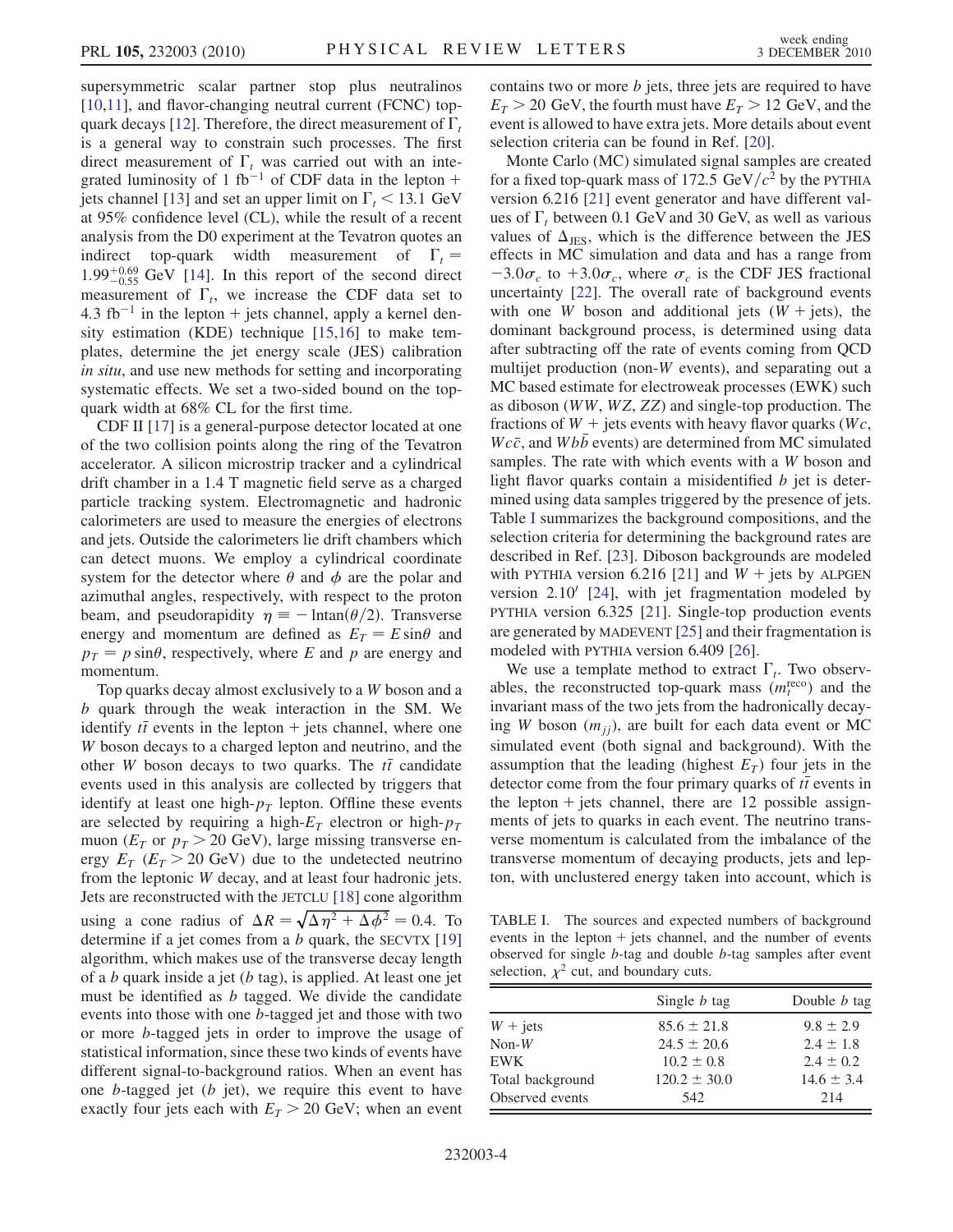the energy in the calorimeter not associated with the lepton or one of the four leading jets. We use a  $\chi^2$ -like kinematic fitter [\[27\]](#page-9-38) to fit the top-quark mass for each assignment, assuming the mass equality of the top and antitop quarks, and take  $m_t^{\text{reco}}$  from the assignment that has the lowest  $\chi^2$ . Events with  $\chi^2$  > 9.0 are removed from the sample to reject poorly reconstructed events. We also apply boundary cuts on  $m_{\rm r}^{\rm reco}$  (110 GeV/ $c^2 < m_{\rm r}^{\rm reco} < 350$  GeV/ $c^2$ ) and<br>m. (50 GeV/ $c^2 < m_{\rm r} < 115$  GeV/ $c^2$  for single *h*-tag  $m_{jj}$  (50 GeV/ $c^2 < m_{jj} < 115$  GeV/ $c^2$  for single b-tagged both  $\epsilon$  of  $\epsilon$  50 GeV/ $c^2 < m$   $\epsilon$  125 GeV/ $c^2$  for double events and 50 GeV/ $c^2 < m_{jj} < 125$  GeV/ $c^2$  for double<br>b tog events) and pormalize the probability density funcb-tag events) and normalize the probability density functions (PDF) in these regions. The di-jet mass  $m_{ij}$  is calculated as the invariant mass of two non-b-tagged jets which provides the closest value to the world average W boson mass of 80.40 GeV/ $c^2$  [\[28\]](#page-9-39). The estimated number of background events and observed number of events from a data set corresponding to an integrated luminosity of 4.3 fb<sup>-1</sup> after event selection,  $\chi^2$  cut, and boundary cuts are listed in Table [I.](#page-6-0) After event reconstruction, we use the MC simulated models of signal and background processes to build two-dimensional PDF's that give the probabilities of observing a pair of values of  $m_t^{\text{reco}}$  and  $m_{jj}$ , given  $\Gamma_t$  and  $\Lambda$ .  $\Delta_{\text{IFS}}$ . We employ a KDE that associates to each data point a function (called a kernel function) and uses a nonparametric method to estimate the PDF's of a variable by summing all the kernel functions, without any assumption about the functional form of the PDF's. Figure [1](#page-7-0) shows the PDF's of  $m_{\rm f}^{\rm reco}$  with different  $\Gamma_t$  and the  $m_{jj}$  with various  $\Delta_{\rm JES}$  from a full MC simulation. We compare the distributions of data full MC simulation. We compare the distributions of data with signal and background PDF's using an unbinned maximum likelihood fit [[29](#page-9-40)], where the likelihood function  $\mathcal L$  is the same as what is defined in Ref. [\[16\]](#page-9-27) except that the fitting parameters are now  $\Gamma_t$  and  $\Delta_{JES}$ . We minimize the negative logarithm of the likelihood using MINUTT [30] to negative logarithm of the likelihood using MINUIT [[30](#page-9-41)] to extract the top-quark width. The fitting to  $\Delta_{\text{JES}}$  reduces the JES systematic effect on  $\Gamma_t$  and thus improves the sensitivity to the top width tivity to the top width.

We set the limit(s) on  $\Gamma_t$  via the Feldman-Cousins<br>of the I311 which determines the confidence intervals method [[31\]](#page-9-42) which determines the confidence intervals.

<span id="page-7-0"></span>

FIG. 1 (color online). (a) Probability density functions of  $m_t^{\text{reco}}$ from double b-tag events for MC simulated samples of different values of  $\Gamma_t$ ; (b) PDF's of  $m_{jj}$  from double *b*-tag events for MC simulated samples of different values of  $\Lambda$ simulated samples of different values of  $\Delta_{JES}$ .

The ordering parameter for MC simulated samples that appears in Ref. [[31](#page-9-42)] is defined here as  $\Delta \chi^2 = \chi_{\text{input}}^2$  –<br> $\chi^2$  where  $\chi^2 = 2 \log(\zeta)$  (different from the  $\chi^2$  mon  $\chi^2_{\text{min}}$ , where  $\chi^2 = -2 \log(L)$  (different from the  $\chi^2$  men-<br>tioned in event reconstruction)  $\chi^2$  is the minimal  $\chi^2$ tioned in event reconstruction),  $\chi^2_{min}$  is the minimal  $\chi^2$ <br>value and  $\chi^2_{input}$  is the  $\chi^2$  at the real value of parameters<br> $\Gamma$  and  $\Lambda$  of the MC simulated sample. We project the likelihood function  $\hat{L}$  onto the  $\Gamma_t$  axis [[32](#page-9-43)]. For each value<br>of  $\Gamma_{\text{c}}$  we run 6000 pseudoexperiments that generate a  $\Gamma_t$  and  $\Delta_{\text{JES}}$  of the MC simulated sample. We project the of  $\Gamma_t$  we run 6000 pseudoexperiments that generate a distribution of  $\Delta v^2$  from which we calculate a critical distribution of  $\Delta \chi^2$  from which we calculate a critical value  $\Delta \chi^2$  so that 95% of the pseudoexperiments have a  $\Delta \chi^2$  falling in the interval [0,  $\Delta \chi^2$ ]. With MC simulated  $\Delta \chi^2$  falling in the interval [0,  $\Delta \chi^2$ ]. With MC simulated samples of 21 different top widths  $\Gamma$ , we get a profile of samples of 21 different top widths  $\Gamma_t$  we get a profile of  $\Delta v^2(\Gamma)$  When analyzing the data we obtain  $\Delta \chi^2_c(\Gamma_t)$ . When analyzing the data we obtain<br> $\Delta \chi^2(\Gamma_t)$  data) = -2 log(f) + 2 log(f) where f is the  $\Delta \chi^2(\Gamma_t | \text{data}) \equiv -2 \log(L) + 2 \log(L_0)$ , where  $L_0$  is the maximum likelihood value of data fitting then maximum likelihood value of data fitting, then  $\Delta \chi^2(\Gamma_t)$  data) is compared with  $\Delta \chi_c^2(\Gamma_t)$  and the accepted<br>interval of  $\Gamma_t$  is all points such that  $\Delta \chi_c^2(\Gamma_t)$  data)  $\frac{z}{c}$ (1 interval of  $\Gamma_t$  is all points such that  $\Delta \chi^2(\Gamma_t | \text{data}) < \Delta \chi^2(\Gamma)$ . From the above method we obtain a purely  $\Delta \chi^2_c(\Gamma_t)$ . From the above method we obtain a purely statistical upper limit on  $\Gamma$  at 95% CL  $\Gamma$  < 6.7 GeV  $\frac{z}{c}$ (1)<br>isti statistical upper limit on  $\Gamma_t$  at 95% CL,  $\Gamma_t \leq 6.7$  GeV<br>and a two-sided limit of 0.5 GeV  $\lt \Gamma \lt 3.9$  GeV at and a two-sided limit of  $0.5 \text{ GeV} < \Gamma_t < 3.9 \text{ GeV}$  at 68% CL 68% CL.

We examine systematic effects by comparing MC simulated experiments in which we float parameters within their uncertainties. As seen from Table [II,](#page-7-1) the dominant systematic effects come from jet energy resolution and color reconnection (CR) [\[33,](#page-9-44)[34\]](#page-9-45), which is a rearrangement of the underlying color structure of an event from its simplest configuration. For the jet energy resolution effect, we compare jet energy resolution between data and MC simulated samples using one photon  $+$  one jet events and smear jet energy with the difference between data and MC simulated samples. We study the effect of CR by using PYTHIA version 6.4 with different tunes (with and without CR) and evaluate the difference. The systematic effect due to JES is very small because we perform an in situ JES calibration. Other smaller systematic effects include those due to the MC generator, the parton distribution functions, and multiple hadron interactions, details of which can be found in

<span id="page-7-1"></span>TABLE II. Summary of changes in measured  $\Gamma_t$  due to systematic effects tematic effects.

| <b>Systematic Sources</b>            | $\Delta\Gamma_{\text{top}}$ (GeV) |
|--------------------------------------|-----------------------------------|
| Jet energy resolution                | 1.1                               |
| Color Reconnection                   | 0.9                               |
| Generator                            | 0.4                               |
| Residual JES                         | 0.3                               |
| Parton distribution functions        | 0.3                               |
| Multiple Hadron Interaction          | 0.3                               |
| Gluon-gluon fraction                 | 0.3                               |
| Initial and/or final state radiation | 0.2                               |
| Lepton energy scale                  | 0.2                               |
| $b$ -jet energy                      | 0.2                               |
| Background shape                     | 0.1                               |
| Total systematic effect              | 1.6                               |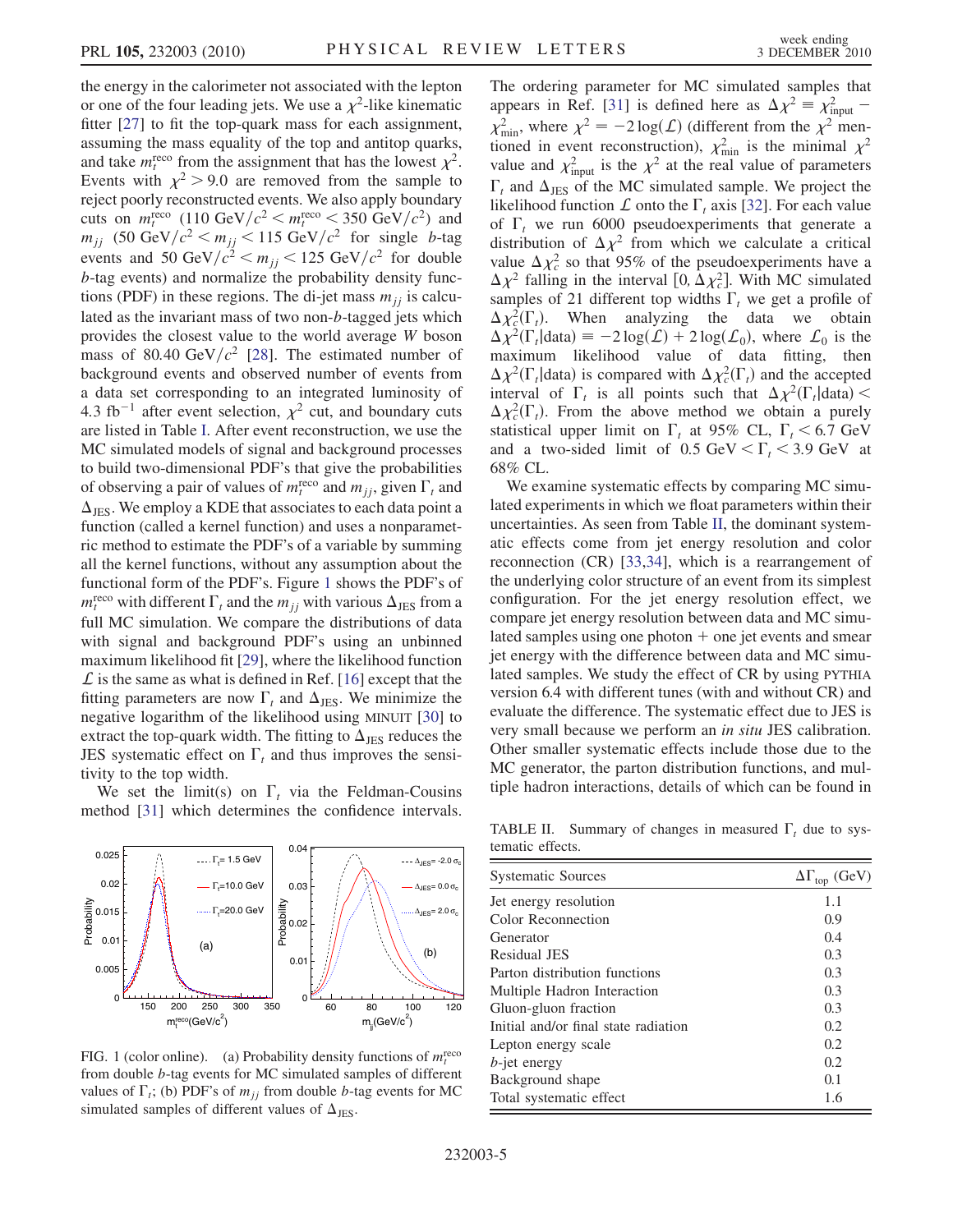

<span id="page-8-15"></span>FIG. 2 (color online). (a) Contours of the two-dimensional negative log likelihood function from the data fit. The three different contours represent different values of  $-\log(L)$ : 0.5, 2.0, and 4.5. Systematic effects are not included here. (b) Overlap of the  $\Delta \chi^2_c(\Gamma_t)$  profile and the data fit that comes from projection<br>of the two-dimensional data fit onto the  $\Gamma_c$  axis, the intersection  $\frac{z}{c}$ (1<br>)-di of the two-dimensional data fit onto the  $\Gamma_t$  axis, the intersection<br>of which gives a limit(s) on  $\Gamma$ . Systematic effects are included in of which gives a limit(s) on  $\Gamma_t$ . Systematic effects are included in the plots, both for 68% and 95% CI the plots, both for 68% and 95% CL.

Refs. [[5](#page-9-18),[35](#page-9-46)]. The total change of measured  $\Gamma_t$  due to these<br>systematic effects is 1.6 GeV. We studied the dominant systematic effects is 1.6 GeV. We studied the dominant systematic uncertainties by varying top-quark width, and found no significant dependence of systematic effects on different top-quark widths.

To incorporate systematic effects into the limit(s) on  $\Gamma_t$ <br>the a convolution method for folding systematic effects we use a convolution method for folding systematic effects into the likelihood function [[36](#page-9-47),[37](#page-9-48)]. We convolve the likelihood function with a Gaussian PDF that has a width equal to 1.6 GeV and is centered at 0. With this new likelihood function we apply the Feldman-Cousins approach and find an upper limit of  $\Gamma_t$  < 7.6 GeV at 95% CL. Using the same<br>approach we are also able to set a two-sided bound for  $\Gamma$  at approach we are also able to set a two-sided bound for  $\Gamma_t$  at  $68\%$  CI : 0.3 GeV  $\epsilon \Gamma$   $\leq 4.4$  GeV. Figure 2(a) shows the 68% CL: 0.3 GeV  $\langle \Gamma_t \rangle$  4.4 GeV. Figure [2\(a\)](#page-8-15) shows the data fit from the two-dimensional likelihood function with data fit from the two-dimensional likelihood function with the statistical uncertainty. The overlap of the  $\Delta \chi_c^2(\Gamma_t)$ <br>profile and the one-dimensional data fit that comes from profile and the one-dimensional data fit that comes from the projection of the two-dimensional likelihood function is shown in Fig.  $2(b)$ , on which the point(s) of interception gives the limit(s) of  $\Gamma_t$ .<br>In conclusion a top

In conclusion, a top-quark width measurement in the lepton  $+$  jets channel is presented. Using a data set corresponding to an integrated luminosity of 4.3  $fb^{-1}$  collected by CDF and an in situ JES calibration, we set an upper limit

 $\Gamma_t$  < 7.6 GeV at 95% CL assuming a top-quark mass  $M_{\odot}$  = 172.5 GeV/ $c^2$  which is consistent with the stan- $M_{\text{top}} = 172.5 \text{ GeV}/c^2$ , which is consistent with the stan-<br>dard model. We also quote 0.3 GeV <  $\Gamma$  < 4.4 GeV at dard model. We also quote 0.3 GeV  $\langle \Gamma_t \rangle$  4.4 GeV at 68% CL, which corresponds to a lifetime of 1.5  $\times$ 68% CL, which corresponds to a lifetime of  $1.5 \times 10^{-25}$  s  $\leq \tau \leq 2.2 \times 10^{-24}$  s. For a typical quark hadro-68% CL, which corresponds to a lifetime of  $1.5 \times$  $10^{-25}$  s  $\lt \tau_t \lt 2.2 \times 10^{-24}$  s. For a typical quark hadro-<br>nization time scale of 3.3  $\times$  10<sup>-24</sup> s. (corresponding to nization time scale of  $3.3 \times 10^{-24}$  s (corresponding to 200 MeV) [38.39] our result supports top-quark decay 200 MeV) [[38](#page-9-49),[39](#page-9-50)], our result supports top-quark decay before hadronization.

We thank the Fermilab staff and the technical staffs of the participating institutions for their vital contributions. This work was supported by the U.S. Department of Energy and National Science Foundation; the Italian Istituto Nazionale di Fisica Nucleare; the Ministry of Education, Culture, Sports, Science and Technology of Japan; the Natural Sciences and Engineering Research Council of Canada; the National Science Council of the Republic of China; the Swiss National Science<br>Foundation; the A.P. Sloan Foundation; the Foundation; the A.P. Sloan Foundation; the Bundesministerium für Bildung und Forschung, Germany; the World Class University Program, the National Research Foundation of Korea; the Science and Technology Facilities Council and the Royal Society, UK; the Institut National de Physique Nucleaire et Physique des Particules/CNRS; the Russian Foundation for Basic Research: the Ministerio de Ciencia e Innovación, and Programa Consolider-Ingenio 2010, Spain; the Slovak R&D Agency; and the Academy of Finland.

- <span id="page-8-9"></span>[b](#page-3-1)Visitor from University of Massachusetts Amherst, Amherst, MA 01003, USA.
- <span id="page-8-4"></span>[c](#page-3-2) Visitor from Istituto Nazionale di Fisica Nucleare, Sezione di Cagliari, 09042 Monserrato (Cagliari), Italy.
- <span id="page-8-8"></span>[d](#page-3-3) Visitor from University of California Irvine, Irvine, CA 92697, USA.
- <span id="page-8-12"></span>[e](#page-3-4) Visitor from University of California Santa Barbara, Santa Barbara, CA 93106, USA.
- <span id="page-8-3"></span>[f](#page-3-5) Visitor from University of California Santa Cruz, Santa Cruz, CA 95064, USA.
- <span id="page-8-13"></span><span id="page-8-5"></span>[g](#page-3-6) Visitor from CERN, CH-1211 Geneva, Switzerland.
- [h](#page-3-7)Visitor from Cornell University, Ithaca, NY 14853, USA.
- <span id="page-8-10"></span><sup>[i](#page-3-0)</sup>Visitor from University of Cyprus, Nicosia CY-1678, Cyprus.
- <span id="page-8-14"></span>[j](#page-3-8) Visitor from University College Dublin, Dublin 4, Ireland. [k](#page-4-0) Visitor from University of Fukui, Fukui City, Fukui Prefecture, Japan 910-0017.
- <span id="page-8-7"></span><span id="page-8-2"></span>[l](#page-3-9) Visitor from Universidad Iberoamericana, Mexico D.F., Mexico.
- <span id="page-8-11"></span>[mV](#page-3-10)isitor from Iowa State University, Ames, IA 50011, USA.
- <span id="page-8-6"></span>[n](#page-3-11) Visitor from University of Iowa, Iowa City, IA 52242, USA.
- <sup>[o](#page-3-12)</sup>Visitor from Kinki University, Higashi-Osaka City, Japan 577-8502.

<span id="page-8-1"></span><span id="page-8-0"></span>[a](#page-3-0) Deceased